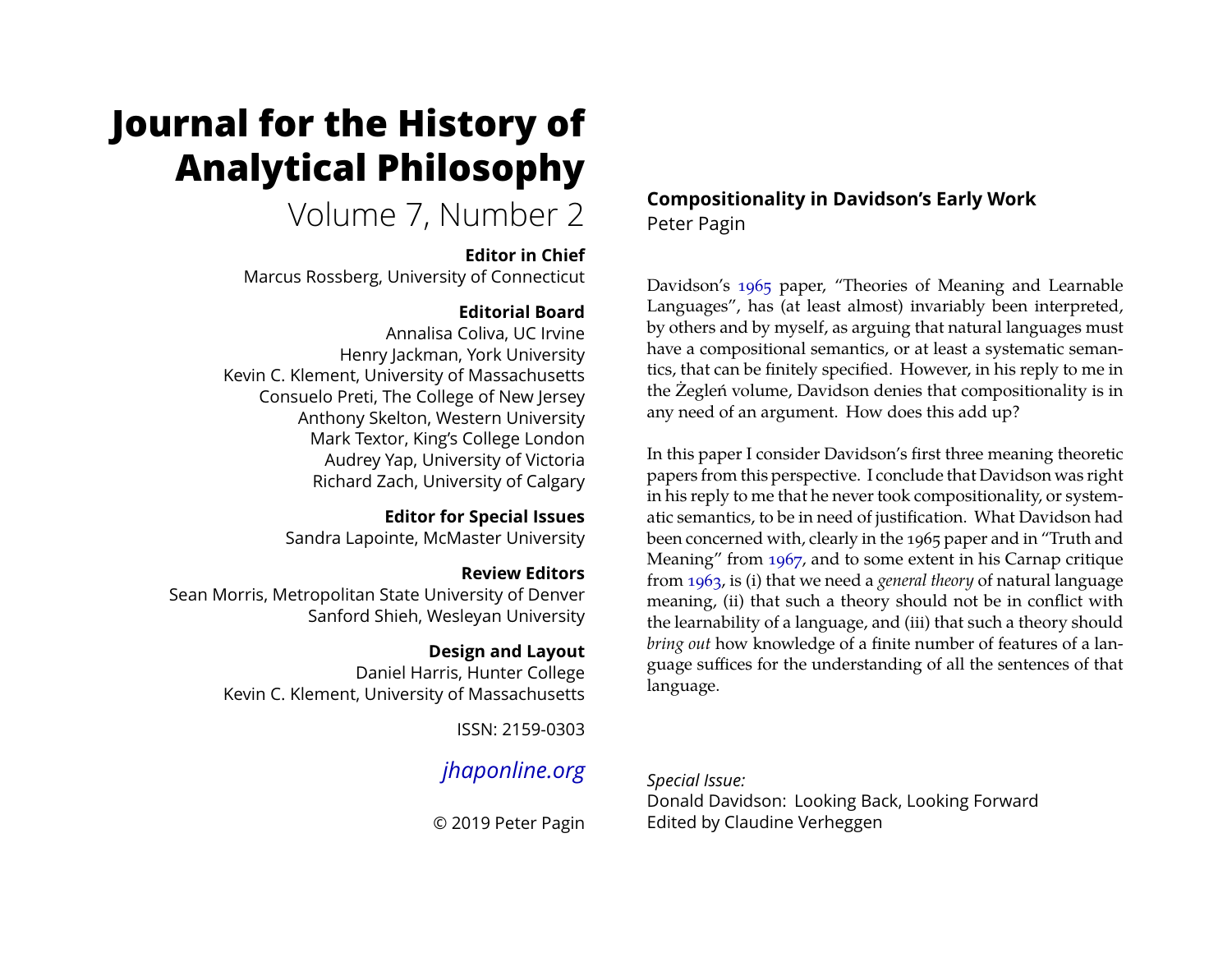## **Compositionality in Davidson's Early Work**

Peter Pagin

#### **1. Introduction**

In the Summer of 1995, Urszula M. Żegleń, aided by Ernie Lepore, organized a conference outside Kazimierz Dolny, near Lublin, in Poland.<sup>[1](#page-1-0)</sup> The topic was the philosophy of language and mind of Donald Davidson. Professor Davidson himself was there, and he responded generously to the talks.<sup>[2](#page-1-1)</sup>

My talk at the conference, like the paper based on it [\(Pagin](#page-13-0) [1999\)](#page-13-0), concerned the possibility of justifying *compositionality* on the basis of the principles governing *radical interpretation*, in particular *the principle of charity*. In the talk, I argued that such justification would not work. The principles of radical interpretation fall short of justifying the principle.

The function version of the principle of compositionality can be informally stated as

<span id="page-1-4"></span>(PCF) The meaning of a complex expression is a function of the meanings of its parts and its mode of composition.

The principle has the form a proposition, but leaves unspecified what language is concerned, what the syntactic theory, and thereby the constituent structure, for the language is, and which semantic values are intended by "meaning". All these parameters must be fixed before we have a proposition with a truth value.

The *substitution* version can be informally stated as

<span id="page-1-5"></span>(PCS) If in a complex expression *A* a part *e* is replaced, in one or more occurrences, by a part *e* ′ that has the same meaning as *e*, the resulting expression *A* ′ has the same meaning as *A*.

For the purposes of the current paper, these two principles can be taken as equivalent.[3](#page-1-2)

Justification here amounts to providing reasons for the more general claim that natural languages do have a compositional semantics. That is, there may be overarching features of language and human communication that can provide reasons for believing that natural languages *in general* have compositional semantics.

The background for raising the question was, firstly, that successful linguistic communication, by means of using new sentences, does provide such a justification, and, secondly, that within the framework of radical interpretation, this justification is not available.

As for the first part, the idea is that the assumption that natural language meaning is compositional best explains how a hearer manages to understand what a speaker means, even when the sentence used is new to the hearer (and perhaps also to the speaker).[4](#page-1-3) The idea is closely related to the argument by Frege in the famous opening paragraph of "Compound Thoughts":

<span id="page-1-1"></span><span id="page-1-0"></span><sup>1</sup>It was also thanks to Ernie that I was able to take part.

<sup>&</sup>lt;sup>2</sup>Zegleń [\(1999\)](#page-13-1) is a collection of papers from the conference, together with replies by Professor Davidson, edited by Professor Żegleń.

<span id="page-1-2"></span><sup>&</sup>lt;sup>3</sup>For more precise statements and discussion of the relation, see [Pagin and](#page-13-2) [Westerståhl](#page-13-2) [\(2010a\)](#page-13-2).

<span id="page-1-3"></span><sup>4</sup>In fact, what is required for the possibility of *working out* the meaning of a new sentence is that the semantics is *recursive*: a semantic function µ is *recursive* (in a sense analogous to that of recursive functions on natural numbers) iff the  $\mu$  value of a complex expression is a *recursive* function of the  $\mu$  values of the parts, the parts themselves, and the mode of composition. See [Pagin and](#page-13-2) [Westerståhl](#page-13-2) [\(2010a,](#page-13-2)[b\)](#page-13-3). Note that since *the parts themselves* occur as arguments, a recursive semantics need not be compositional.

The further reason for desiring that the semantics be not only recursive but also compositional is that compositionality is a necessary condition for *low computational complexity*. In this sense, a compositional semantics offers the *best* explanation. See [Pagin](#page-13-4) [\(2012a](#page-13-4)[,b,](#page-13-5) [2016,](#page-13-6) [2017\)](#page-13-7).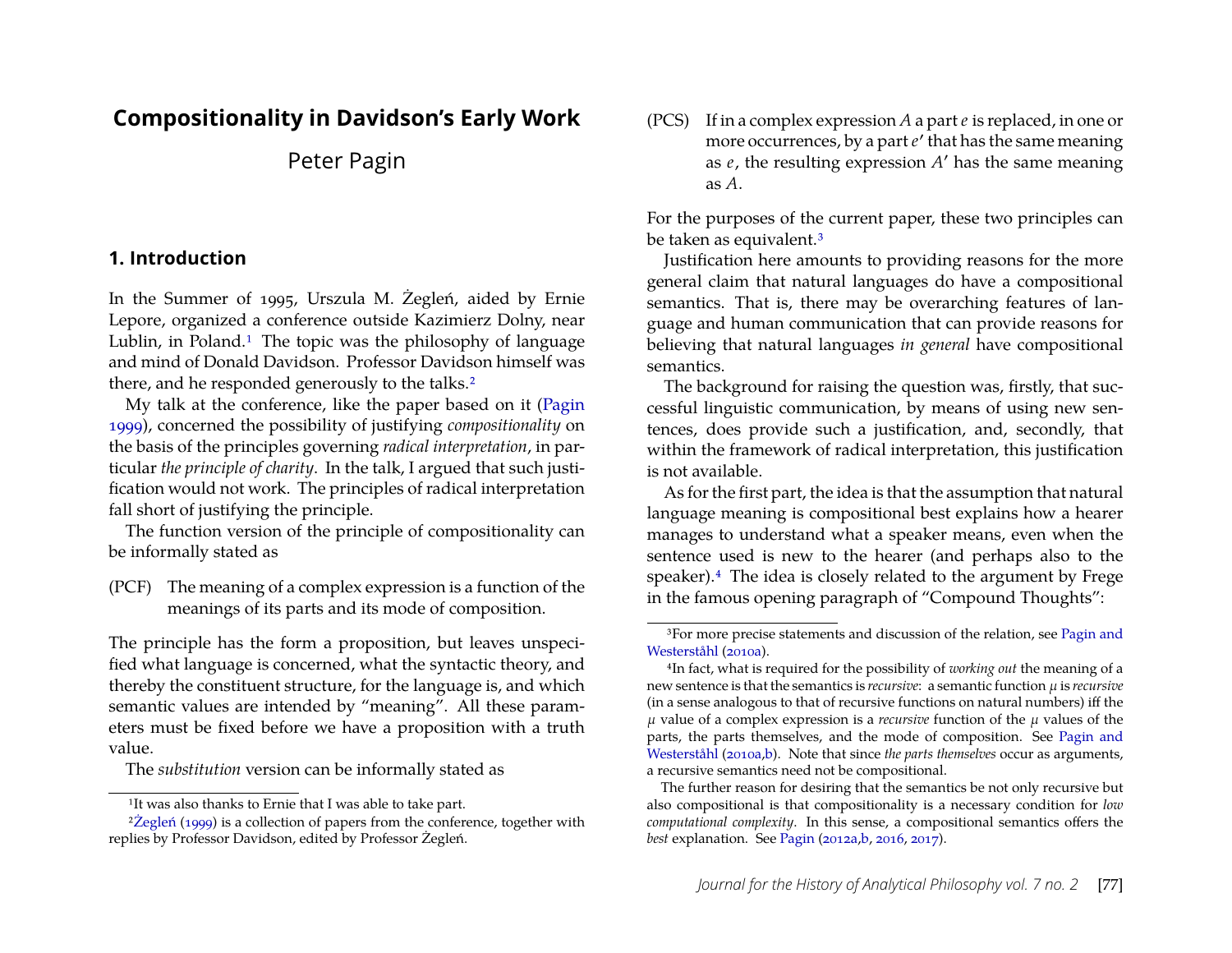It is astonishing what language can do. With a few syllables it can express an incalculable number of thoughts, so that even a thought grasped by a terrestrial being for the very first time can be put into a form of words which will be understood by somebody to whom the thought is entirely new. This would be impossible, were we not able to distinguish parts in the thought corresponding to the parts of a sentence, so that the structure of the sentence serves as an image of the structure of the thought. [\(Frege 1923,](#page-13-8) 1)

As for the second part, it was early on an element in Davidson's discussion of interpretation that whether two speakers communicate successfully, or speak the same language, is to be determined by applying radical interpretation itself:

The problem of interpretation is domestic as well as foreign: it surfaces for speakers of the same language in the form of the question, how can it be determined that the language is the same? Speakers of the same language can go on the assumption that for them the same expressions are to be interpreted in the same way, but this does not indicate what justifies the assumption. All understanding of the speech of another involves radical interpretation.

[\(Davidson 1973,](#page-12-3) 125)

If it has to be determined by means of radical interpretation (with the principle of charity) whether linguistic communication is successful, and the general format of a semantic theory for a natural language is part of what goes into the radical interpretation project, then it has to be determined whether the semantics be compositional or not *before* radical interpretation is even applied, and hence *before* it is determined that communication is successful.

The Frege style argument from communication is therefore not available from Davidson's point of view. Rather, that semantics must be compositional has to be a feature of radical interpretation already in place. I argued in the talk that features of radical interpretation do not suffice for such a justification. In a sense, the contrary situation obtains: it is easier to satisfy the requirement of the principle of charity if the semantics is *not* constrained by having to satisfy compositionality.

Professor Davidson's response at the conference, as far as I remember it, had three parts. The first part gave a background to his interest in having a general, compositional, semantic framework. He said he had with interest been following the debate in *Analysis* over belief sentences, starting with [Church](#page-12-4) [\(1950\)](#page-12-4), and he had been wondering what the general *rules* were for getting the semantics for belief sentences *right*. A few years later he had come across Tarski's work on truth [\(Tarski 1935;](#page-13-9) [1983,](#page-13-10) 152–278) and realized that he had found what he was looking for: any semantic analysis should fit into the format Tarski had provided. This was the test. The second part was that it had not occurred to him that this choice needed any further *justification*. He had simply been delighted at finding a framework that did what he had asked for. The third part was concerned with conventions and the distinction beweeen prior and passing theories (in [Davidson](#page-12-5) [1986;](#page-12-5) this question need not concern us here). At least, this is my recollection of the response.

The written reply to the paper [\(Davidson 1999\)](#page-13-11) still bears a fair bit of resemblance to the immediate response (as I remember it). But in the written reply, Davidson has taken the further step of explicitly *rejecting* the demand for justification of compositionality. The picture I had given of starting out with the idea of radical interpretation, and then going on to justify compositionality on that basis, is simply at odds with how he, Davidson, thought of radical interpretation. The reply ends as follows:

Clearly, on my understanding of radical interpretation, compositionality is built in at every stage. Does Pagin perhaps think, as some of my other commentators seem to think, that for me charity just enjoins us to make as good sense of each utterance, taken in isolation, as we can? Or that charity simply means 'maximise truth'? I urge such readers to reread the introduction to *Inquiries into Truth and Interpretation* (1984a). The reason why compositionality and 'radical interpretation' cannot ever conflict, given my understanding of radical interpretation, is that I view it as given that any theory of meaning is compositional, and then, and only, then, ask how we can tell that a speaker is speaking in accord with a specific compo-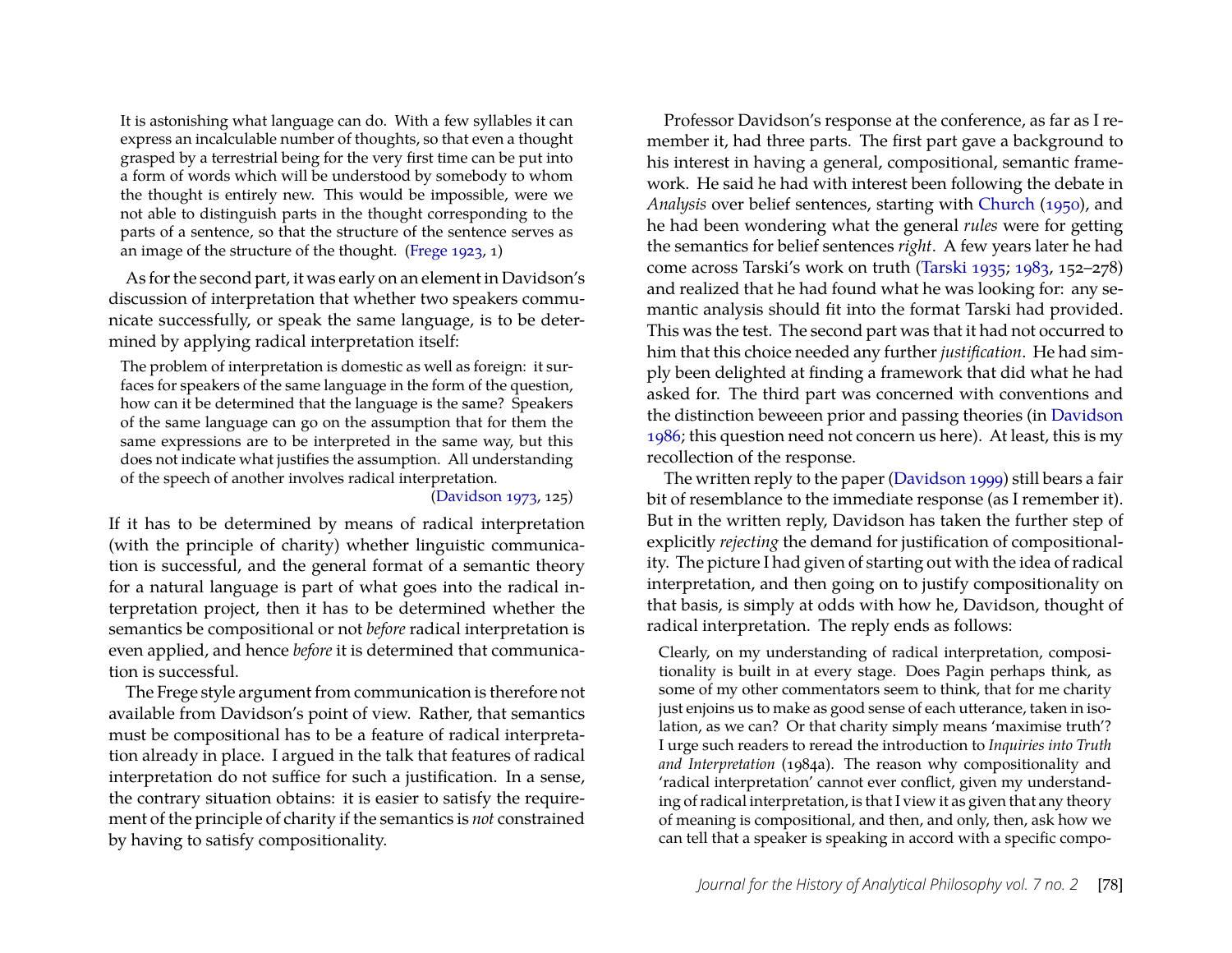sitional theory. It is only at this point that radical interpretation has a role to play. This picture may not always have been as plain in my writings as it should have been, but it has always been there, and it has certainly been the position I have been at pains to emphasise in all my writings in recent years. [\(Davidson 1999,](#page-13-11) 70; all emphasis, references, and quotation, in the original.)

This reply is remarkable in at least two respects. Firstly, why shouldn't the question of the justification of compositionality arise in the first place? That Davidson took it as an integral part of the idea of radical interpretation does not entail that he was *justified* in doing so. Is there any further reason in Davidson's framework for thinking that the question simply should not arise?[5](#page-3-0)

Secondly, Davidson is the author of one of the standard arguments for compositionality, *the learnability argument*, presented in [Davidson](#page-12-0) [\(1965\)](#page-12-0). Davidson has been standardly interpreted, by myself and all or virtually all other interpreters, as providing an argument for compositionality. If he did, why did he reject the question in his reply? And if he didn't provide an argument for compositionality, what was he doing instead? We shall return to this question.

In the following, I shall be concerned with three papers by Davidson from the 1960s [\(Davidson 1963,](#page-12-2) [1965,](#page-12-0) [1967\)](#page-12-1), where the role of compositionality and the format of Tarskian truth theories emerge. These papers are discussed in a section each. In the concluding section, I summarize the findings.<sup>[6](#page-3-1)</sup>

#### **2. The Method of Extension and Intension (1963)**

Most of [Davidson](#page-12-2) [\(1963\)](#page-12-2), Davidson's long contribution to the Carnap Schilpp volume, is an extensive criticism of the peculiarities of Carnap's semantic system in *Meaning and Necessity* [\(1947](#page-12-6)[/1956\)](#page-12-7). We need not concern ourselves with the details of designation, L-designation, etc. However, the fifth and sixth sections are of considerable interest in the present context. They also show that the reference to the *Analysis* debate over belief sentences was not only of autobiographical interest.

In Section V of the paper, Davidson discusses Carnap's analysis of belief sentences and the criticism by Alonzo Church [\(Church 1950\)](#page-12-4). Carnap's account [\(1947/](#page-12-6)[1956,](#page-12-7) 61–62) is exemplified below. Here [\(b\)](#page-0-0) is the analysis of [\(a\)](#page-0-0):

<span id="page-3-3"></span>(Carnap) a. John believes that D

<span id="page-3-2"></span>b. There is a sentence  $\mathfrak{S}_i$  in a semantical system *S*<sup> $\prime$ </sup> such that (a)  $\mathfrak{S}_i$  is intensionally isomorphic to "D" as a sentence of English and (b) John is disposed to an affirmative response to  $\mathfrak{S}_i$  as a sentence of S'.

<span id="page-3-0"></span><sup>&</sup>lt;sup>5</sup>It seems that the answer to this question is negative. Rather, that natural language has (loosely) compositional semantics seemed to be taken for granted in Davidson's philosophical context, and thus did not appear to require an argument.

An anonymous reviewer draws attention to another passage of the Reply:

I assume (on the basis of learnability, creativity and common sense) that any successful interpretation of an utterance must fit that utterance into a compositional scheme. [\(Davidson 1999,](#page-13-11) 69)

This passage is, perhaps contrary to first appearance, perfectly consonant with the interpretation put forward in the paper. In this passage Davidson talks about *the format of the output* of radical interpretation, i.e., a meaning theory. Such a theory must instantiate a "compositional scheme". This is precisely what I argue for in the present paper.

<span id="page-3-1"></span><sup>6</sup>The term "compositionality" has very few occurrences in the Davidson corpus, and I think most of them actually are in the Reply. The main reason is that the term was not established at the time. It was introduced into the literature in [Katz and Fodor](#page-13-12) [\(1963\)](#page-13-12) (concerning understanding), and did not gain wider currency until the mid-seventies, partly thanks to merging the term with Montague-style semantics. The term was finally canonized in [Partee](#page-13-13) [\(1984\)](#page-13-13), which appeared after all the papers in [Davidson](#page-12-8) [\(1984\)](#page-12-8).

Davidson's *idea* of compositionality, as it appears in the papers considered here, is closely related to the canonical format [\(PCF\)](#page-1-4), but is not the same. In particular, the distinction between compositional and recursive semantics is not reflected in Davidson's formulations. These aspects will not, however, be at issue here.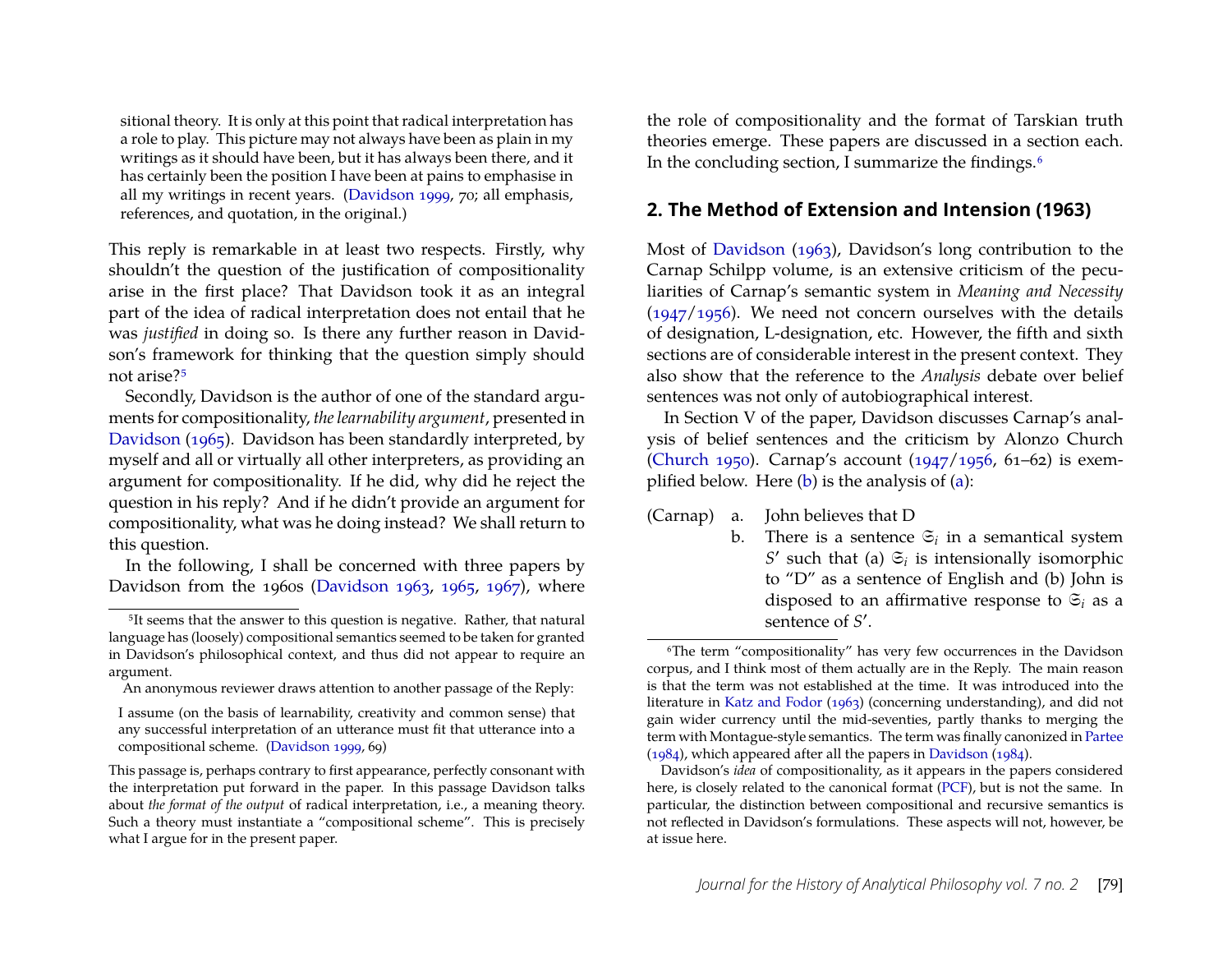The relation of intensional isomorphism between linguistic expressions is roughly as follows: two atomic expressions are intensionally isomorphic iff they are co-intensional, and two complex expressions are intensionally isomorphic iff they have the same structure and corresponding parts are intensionally iso-morphic. The formal definition is given at [\(Carnap 1947/](#page-12-6)[1956,](#page-12-7) 59), where Carnap uses his technical notion of L-equivalence rather than co-intensionality. L-equivalence between two sentences holds just in case they are true in exactly the same state descriptions [\(Carnap 1947,](#page-12-6) 10–11).

Carnap's account has the crucial property that the analysis does not *say* what the belief content is, but only *mentions* the embedded sentence. The loss of information is stressed by Alonzo Church [\(1950\)](#page-12-4), who brings out the point by appealing to the Langford translation test. Basically, the objection is the following: "D" is an English sentence in [\(a\)](#page-0-0) and [\(b\)](#page-0-0). In a translation to German, it should be translated in [\(a\)](#page-0-0), since it is *used* there, but not in [\(b\)](#page-0-0), since it is only *mentioned* there by being quoted, in order to preserve truth value. But that means that a German speaker who does not understand English will not, despite knowing that the German translation of [\(b\)](#page-0-0) is true, know what John believes, in contrast to knowing the truth of a translation of [\(a\)](#page-0-0). Church finishes up with an extra twist: if we relax the translation relation by way of translating quoted expressions as well as used expressions, this problem is eliminated, but then a German translation will not be intensionally isomorphic to the English original, or to a translation into French, since the translations in the different languages contain reference to *different* sentences, the respective translations of "D".[7](#page-4-0)

Davidson objects to Church's criticism as follows. We start out with a belief sentence in English:

<span id="page-4-1"></span>(1) Plato believed that the realm of ideas is real.

We construct Carnap's analysis of [\(1\)](#page-4-1):

<span id="page-4-10"></span><span id="page-4-9"></span>(2) There is a sentence  $S_i$  in a semantical system S' such that (a)  $S_i$  is intensionally isomorphic to "The realm of ideas is real" as an English sentence and (b) Plato was disposed to an affirmative response to  $S_i$  as a sentence of S'.

<span id="page-4-4"></span>We then translate  $(1)$  into German:

<span id="page-4-3"></span>(3) Platon glaubte dass das Ideenreich wirklich ist.

Likewise, we construct in German the analysis of  $(3)$ :

<span id="page-4-6"></span><span id="page-4-5"></span>(4) Es gibt einen Satz **S***<sup>i</sup>* in einem semantischen System *S* ′ für den gilt dass (a) **S***<sup>i</sup>* mit "Das Ideenreich ist wirklish." als einem deutschen Satz intensional isomorphisch ist und (b) Platon zu einer affirmativen Reaktion auf **S***<sup>i</sup>* , als einem Satz in **S** ′ , geneigt war.

Davidson then proceeds as follows (I have replaced his sentence naming by my own):

None of the force of Church's first objection to Carnap's analysis will be lost if we proceed to reason as follows: the meaning of  $[(1)]$  $[(1)]$  $[(1)]$  will be preserved if it is translated into another language, say German (let us call the resulting sentence  $[(3)]$  $[(3)]$  $[(3)]$ ); next we may apply Carnap's analysis to  $[(3)]$  $[(3)]$  $[(3)]$  to produce an interpretation (in German) of  $[(3)]$  $[(3)]$  $[(3)]$  (call this  $[(4)]$  $[(4)]$  $[(4)]$ ); finally, we translate  $[(4)]$  back into English. The result will be:

<span id="page-4-8"></span><span id="page-4-7"></span>[(5)] There is a sentence  $S_i$  in a semantical system S' such that (a)  $S_i$  is intensionally isomorphic to 'Das Ideenreich ist wirklich' as a German sentence and (b) Plato was disposed to an affirmative response to  $S_i$  as a sentence of S'.

Church contends that if Carnap's method of analysis were correct,  $[(5)]$  $[(5)]$  $[(5)]$  would 'convey the same information' as  $[(2)]$  $[(2)]$  $[(2)]$ . In particular he remarks that  $[(2)]$  $[(2)]$  $[(2)]$  and  $[(5)]$  $[(5)]$  $[(5)]$  are not intensionally isomorphic.

<span id="page-4-2"></span><span id="page-4-0"></span><sup>7</sup>Compare "The word 'dog' has three letters", translated into German as "Das Wort 'Hund' hat drei Buchstaben", where a truth is translated into a falsehood.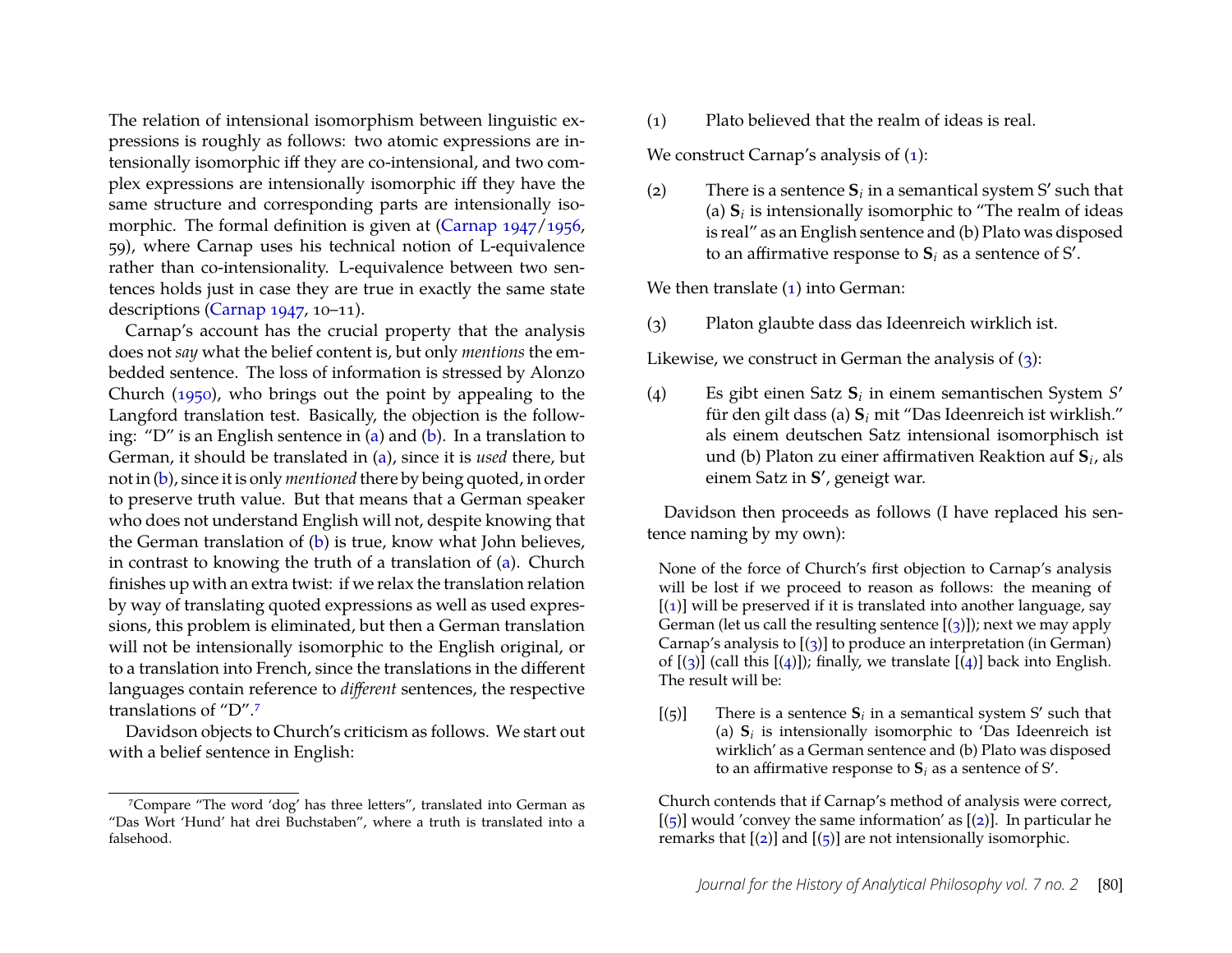The demand that  $[(5)]$  $[(5)]$  $[(5)]$  and  $[(2)]$  $[(2)]$  $[(2)]$  be intensionally isomorphic is unreasonable since  $[(1)]$  $[(1)]$  $[(1)]$  and  $[(2)]$  $[(2)]$  $[(2)]$  obviously are not intensionally isomorphic. According to Carnap's view of analysis, an analysis is true and interesting if and only if analysans and analysandum are L-equivalent but not intensionally isomorphic. Since  $[(2)]$  $[(2)]$  $[(2)]$  is intended as a analysis of  $[(1)]$  $[(1)]$  $[(1)]$ , it is presumably not intended to be intensionally isomorphic to it. [\(Davidson 1963,](#page-12-2) 343)

We can picture the situation with the following diagram:



From Church's point of view, the problem is that  $(5)$  and  $(2)$ are not intensionally isomorphic, because containing reference to different sentences. Davidson objects to Church that the requirement of isomorphism here is "unreasonable". Davidson's idea seems to be that since the relation between analysans and analysandum must be one of L-equivalence and must *not* be one of intensional isomorphism, there is no basis for requiring intensional isomorphism between two distinct acceptable analyses. Rather, we should settle for the relation of L-equivalence between [\(2\)](#page-4-9) and [\(5\)](#page-4-7), a condition that is met.<sup>[8](#page-5-0)</sup>

As far as I understand it, this means that  $(5)$  should be seen as an equally good analysis of  $(1)$  as  $(2)$  is. This could be seen as an unwelcome result, since someone who understands English but does not understand German will understand [\(2\)](#page-4-9) but not [\(5\)](#page-4-7). But Davidson rejects this objection as well, saying: "The fact that someone who understood  $[(2)]$  $[(2)]$  $[(2)]$  might not understand  $[(5)]$  $[(5)]$  $[(5)]$  is no more against Carnap's analysis than the fact that someone who understood  $[(1)]$  $[(1)]$  $[(1)]$  might not understand  $[(2)]''$  $[(2)]''$  $[(2)]''$  [\(Davidson 1963,](#page-12-2) 345).

After a brief discussion of a related objection by Church, concerning iterated belief sentences, Davidson sums up the situation as follows:

In the light of the foregoing considerations it seems that Church has presented no reasons for rejecting Carnap's analysis of belief sentences, provided Carnap's criteria of a successful and correct analysis are accepted. [\(Davidson 1963,](#page-12-2) 346)

What exactly Carnap's general criteria are of an adequate analysis is not completely clear. Davidson is certainly right in claiming that the analysans must be L-equivalent with the analysandum, but perhaps not in adding that *in addition failing to be intensionally isomorphic* is sufficient for adequacy. Judging from Carnap's general aims and his remarks about the problem of belief sentences [\(Carnap 1947,](#page-12-6) 53), we can distill two conditions on belief sentence analysis:

- <span id="page-5-1"></span>(C-con) i) The analysans must be L-equivalent with the analysandum.
	- ii) The analysans must make explicit the conditions under which substitutions in the belief context of a belief sentence preserve truth.

Let's assume that condition [\(i\)](#page-0-0) is met (neither Church nor Davidson objects to it). We may further assume regarding [\(ii\)](#page-0-0) that it is a sufficient condition for the preservation of truth value through a substitution in the belief context that the two embedded sentences are intensionally isomorphic. That is

<span id="page-5-2"></span>(Sub) If  $\lceil p \rceil$  and  $\lceil q \rceil$  are intensionally isomorphic, then the sentences  $\ulcorner$ *X* believes that  $p\urcorner$  and  $\ulcorner$ *X* believes that  $q\urcorner$ agree in truth value.

We can further assume that the condition is necessary in the sense for any true sentence  $\sqrt{X}$  believes that  $p^{\dagger}$  we can find some

<span id="page-5-0"></span> ${}^{8}$ Putnam [\(1954,](#page-13-14) 115–16) similarly objects to Church that two analyses can be regarded as correct even if they are not intensionally isomorphic.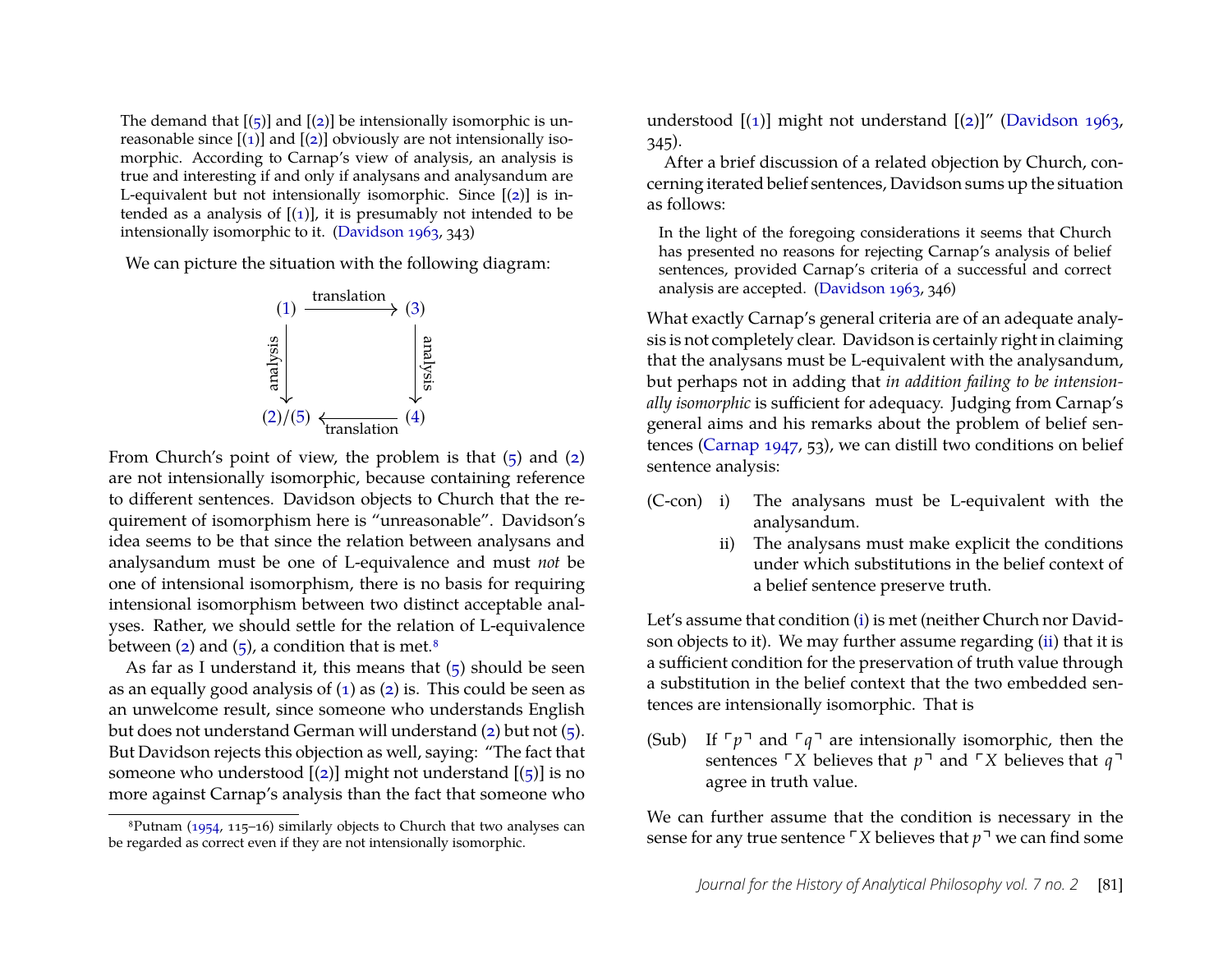sentence  $\lceil q \rceil$  which is L-equivalent but not intensionally isomorphic with  $\lceil p \rceil$  such that  $\lceil X \rceil$  believes that  $q \rceil$  is false.

On those assumptions, Carnap's analysis does satisfy [\(C-con\)](#page-5-1). Davidson's objection to Church seems to be that Church imposes a misplaced *further* condition of informativeness of the analysis. In a very weak form, it can be stated as:

<span id="page-6-0"></span>(I-con) If *S* ′ is an analysis of *S* in a language L, and *X* is a speaker of L, then if *X* knows that *S* is true, then *X* knows that *S* ′ is true.

This condition is not met by Carnap's analysis, since [\(1\)](#page-4-1) is an English sentence,  $(5)$  is an English sentence that is an analysis of [\(1\)](#page-4-1), but a speaker who knows English but not German may know that  $(1)$  is true and not know that  $(5)$  is true.

It is not completely clear to me whether Davidson takes the [\(I-con\)](#page-6-0) condition to be flawed *in general* or whether Church is at fault for imposing a condition that is *irrelevant to Carnap's aims*. Either way, Davidson does raise the question what the rules for getting the analysis right are, and claims implicitly that, one way or another, Church has gotten them wrong.

Nevertheless, Davidson agrees with Church that Carnap's analysis has a badly motivated feature. He continues:

What Church has demonstrated is that Carnap has not given a semantical analysis of belief sentences in the sense in which he has given a semantical analysis of intensional contexts. For intensional contexts, Carnap lays down rules for the interchange of expressions based on the semantic relations between those expressions and entities; to paraphrase Carnap, he applies his method of meaning analysis to the designators within intensional sentences in order to show how out of the meanings of other expressions the meanings of sentences are constituted. Although Carnap's analysis of belief sentences makes use of the semantical notion of intensional isomorphism, it does not provide a semantical analysis of sentences like  $(42)$ ,  $[(1)]$  $[(1)]$  $[(1)]$  and  $(46)$  in the sense of showing how out of the meanings of the expressions of less than sentential scope the meanings of the sentences are constituted. Rather the analysis translates such

sentences as wholes into other sentences to which, *then*, Carnap's full semantical analysis (in terms of the method of extension and intension) may be applied. [\(Davidson 1963,](#page-12-2) 346)

On one way of understanding it, Davidson's objection here is that Carnap's analysis [\(2\)](#page-4-9) of [\(1\)](#page-4-1) does *not* provide a *complete* semantic analysis of [\(1\)](#page-4-1). In order to arrive at the extension or the intension of [\(1\)](#page-4-1), we would need to proceed to apply Carnap's semantics *separately* to the embedded sentence "The realm of ideas is real" as an English sentence (or to "Das Ideenreich ist wirklich" as a German sentence, or  $\dots$ ). The truth-conditions of [\(2\)](#page-4-9) do not depend on what meaning Carnap's semantics gives the sentence.

We can bring out the deficiency as follows. In possible situation *A*, Plato believed (in the intuitive sense of "believe") that the realm of ideas is real, and was disposed to an informative response to a Greek sentence *S* that means that the realm of ideas is real. In situation *A*, furthermore, the English sentence "The realm of ideas is real" has a meaning different from its actual meaning and is *not* intensionally isomorphic to *S*, but *is* intensionally isomorphic to a Greek sentence *S* ′ that means *that the god of birds is fast*. In situation *A*, Plato was not disposed to an affirmative response to any Greek sentence that means that the god of birds is fast.

In possible situation *B*, Plato did *not* believe that the realm of ideas is real, but he did believe *that the god of birds is fast*, and was disposed to an affirmative response to a Greek sentence *S* ′ that means that the god of birds is fast. In situation *B*, again, the sentence "The realm of ideas is real" is intensionally isomorphic to *S* ′ .

Now, intuitively, [\(1\)](#page-4-1) is true with respect to *A* and false with respect to *B*. The analysis [\(2\)](#page-4-9), by contrast, is true with respect to *B* and false with respect to *A*. The result is clearly unwelcome. This brings out the fact that in Carnap's analysis the interpretation of the embedded sentence is *decoupled* from the truth-conditions of the analysis of the belief sentence. If we let the meaning of the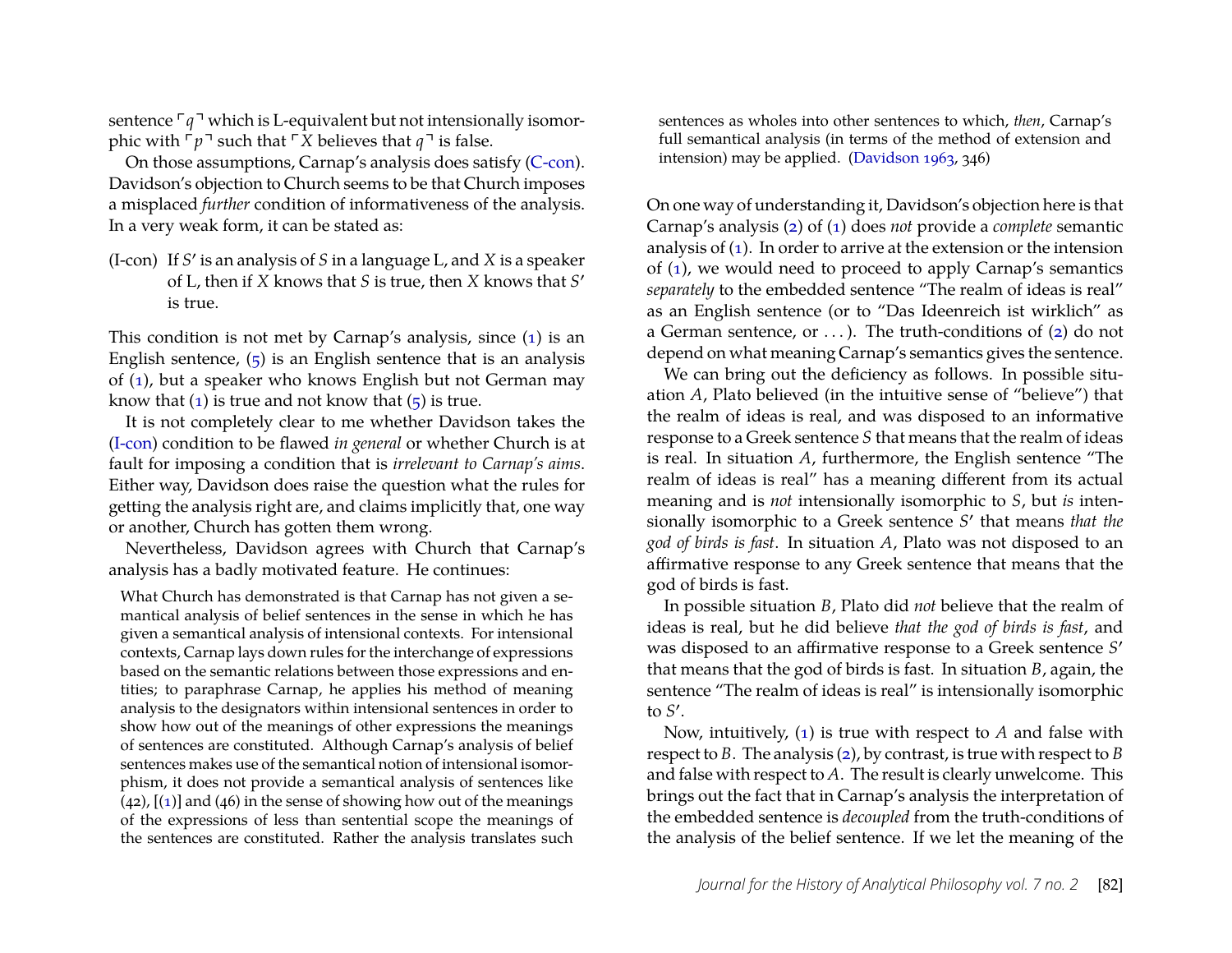embedded sentence vary, the truth value of the belief sentence analysis [\(2\)](#page-4-9) will follow the *sentence* "The realm of ideas is real", not its *current meaning*.

In the quote from [\(1963,](#page-12-2) 346), as I understand it, Davidson complains that Carnap's analysis does not show how the meaning of a belief sentence depends on the meanings of *parts* of the embedded sentence. This complaint agrees with the interpretation of the passage just given. The objection could be understood as a complaint that Carnap's analysis is not compositional. It is clear, however, that in one sense, Carnap's analysis *is* compositional. Carnap proposes to use "synonymous" as synonymous with "intensionally isomorphic" [\(Carnap 1947,](#page-12-6) 56). Hence, there is a corresponding notion of *meaning*, shared between any two expressions that are intensionally isomorphic. As is stated in [\(Sub\)](#page-5-2) above, Carnap's analysis satisfies [\(PCS\)](#page-1-5), the substitution version of compositionality. Nevertheless, Carnap's analysis is incomplete, since it falls short of telling us what the meaning of the belief sentence is in terms of the *actual* meaning of the embedded sentence. All that is required is that there is *some* meaning that makes the embedded sentence intensionally isomorphic to a sentence Plato was disposed to affirm.

However, the way Davidson proceeds after the quoted passage suggests that he is tracking a different idea. For Davidson goes on to emphasize the contrast between *direct* interpretation of a natural language sentence and the indirect interpretation of the sentence via a direct interpretation of a *transformation* or *regimentation* of that sentence. His complaint against Carnap, understood in this light, is then that Carnap does not provide any good reason for treating modal sentences by the direct method and belief sentences by the indirect method. In particular, Davidson points to Carnap's criticism of Russell's theory of descriptions, according to which definite descriptions do not have any independent meaning; only transformations of sentences containing them do [\(Carnap 1947,](#page-12-6) 140–41). Davidson complains that Carnap does not provide any good reason for turning to the indirect method himself in the case of belief sentences.

Either way, it is clear that Davidson, at the end of the section and in the final section of [Davidson](#page-12-2) [\(1963\)](#page-12-2), is calling for a *general theory of language* for choosing analyses of individual constructions, such as the "believe-that" construction. The direct method, in which the truth-conditions of an entire sentence are derived directly from the meanings of the parts, is in general preferable, but this does not hold for artificial constructions that we find neither in natural language nor in science and the accommodation of which may have negative effects more generally (quantification into modal contexts; [Davidson 1963,](#page-12-2) 348–49). Davidson writes in the final paragraph:

But in the end it would seem that a general question of policy must be raised. In attempting to achieve generality, any theory of language will have the task of deciding which problems, which sorts of sentences and contexts, are to be dealt with by head-on methods, and which are better handled by preliminary transformations, translations and analyses. Even the decision to transform 'John laughed and cried' into 'John laughed and John cried' before confiding it to the formal system represents, on a low level, such a decision. More serious are the decisions to accept whole classes of sentences (perhaps the simple modalities, or belief sentences) as appropriate for treatment *without* gross transformation. In systems in which intensional entities are enlisted as meanings, or non-garden varieties of truth are introduced, decisions directly to accommodate one or another area in the total linguistic territory become especially binding since they influence the interpretation not only of the contexts they were devised to explicate but also the interpretation of other contexts. [\(Davidson 1963,](#page-12-2) 349)

The call for a general theory as a method for deciding individual cases seems to be the upshot of the paper. Summing up the relevant ingredients of Davidson's paper, we can say that

#### [\(1963\)](#page-12-2) Davidson

i) requires that analyses of natural language constructions should be made on the basis of a general theory of language;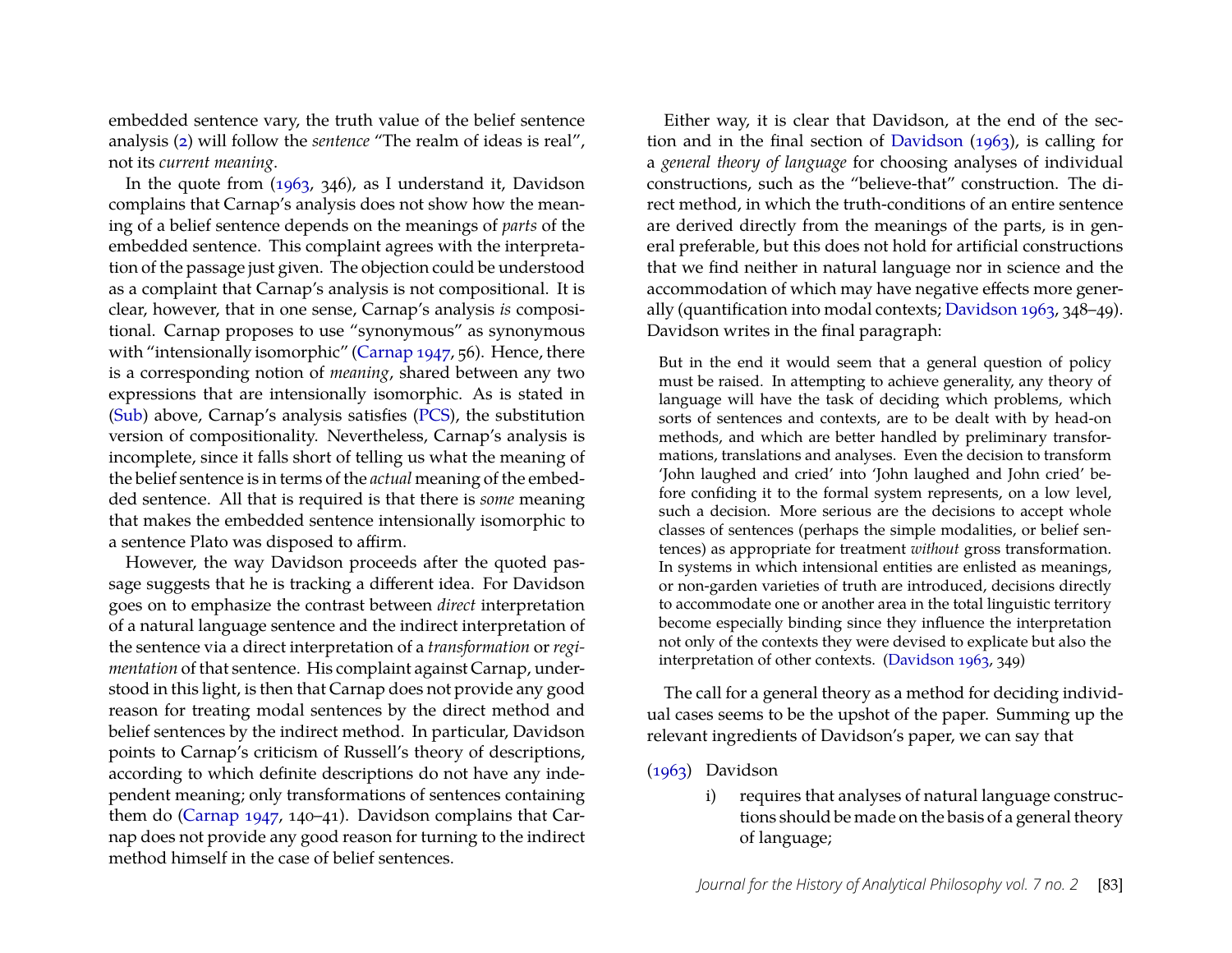- ii) requires that analyses of natural language constructions by default should show how the meaning of a sentence depends on the meanings of its parts;
- iii) allows an indirect method of interpretation only when it is motivated by general concerns.

That the general method should be compositional, in the sense of "showing how out of the meanings of the expressions of less than sentential scope the meanings of the sentences are constituted", appears to be taken for granted. It is neither emphasized, nor argued for.

#### **3. Theories of Meaning and Learnable Languages (1965)**

The second part of [Davidson](#page-12-0) [\(1965\)](#page-12-0) is concerned with showing that certain semantic theories have the effect of rendering a language they would be true of unlearnable. Davidson's examples are theories of quotation, Scheffler's and Quine's theories of belief sentences, and Church's infinite hierarchy of sense and denotation in [Church](#page-12-9) [\(1951\)](#page-12-9). The languages would be unlearnable because they would have an infinite number of semantic primitives.

The connection between learnability and finiteness is spelled out early in the paper in the following well-known passage:

When we can regard the meaning of each sentence as a function of a finite number of features of the sentence, we have an insight not only into what there is to be learned; we also understand how an infinite aptitude can be encompassed by finite accomplishments. For suppose that a language lacks this feature; then no matter how many sentences a would-be speaker learns to produce and understand, there will remain others whose meanings are not given by the rules already mastered. It is natural to say that such a language is unlearnable. This argument depends, of course, on a number of empirical assumptions: for example, that we do not at some point suddenly acquire an ability to intuit the meanings of sentences on

no rule at all; that each new item of vocabulary, or new grammatical rule, takes some finite time to be learned; that man is mortal. [\(Davidson 1965,](#page-12-0) 8–9)

This passage has been interpreted, also by myself, as an argument that natural language semantics must be compositional. Unless it is compositional, since the language does contain infinitely many meaningful sentences, the language would be unlearnable. And since we do learn natural languages, they are learnable.

As Davidson himself says, this argument does build on some assumptions. One is that the language does have an infinite number of sentences, and another (unless this is included in the notion of a sentence) that infinitely many of those sentences do have a definite meaning.<sup>[9](#page-8-0)</sup> Let's call such a language *infinitely rich*. If we are allowed to assume that natural languages are infinitely rich, then we do have a good argument for the claim that the meaning of complex expressions must be at least somehow computable. At least no person, *whether or not mortal,* can learn all the meaningful sentences, one at a time, in any finite time (provided that the time needed for learning a new sentence does not rapidly approach zero).

The problem is that we should not just help ourselves to the assumption. The claim that natural languages are infinitely rich is a strong claim about natural languages. Simply assuming it is question-begging. And it is not something we get directly from observations of natural language speakers. It needs a more

<span id="page-8-0"></span><sup>9</sup>Actually, if infinity is required, we would have to add that infinitely many different meanings are expressed by the infinitely many meaningful sentences. It would not be difficult to learn a language with infinitely many meaningful sentences if they all mean the same, or if e.g., sentences with an even number of letters all mean that *p* and those with an odd number all mean that *q*. So we would have to require an infinite number of equivalence classes of synonymous sentences.

But perhaps infinity is not needed. A huge finite number of sentences to be learned might serve as well as a basis for the argument. This has been pointed out e.g., by Richard Grandy [\(1990\)](#page-13-15).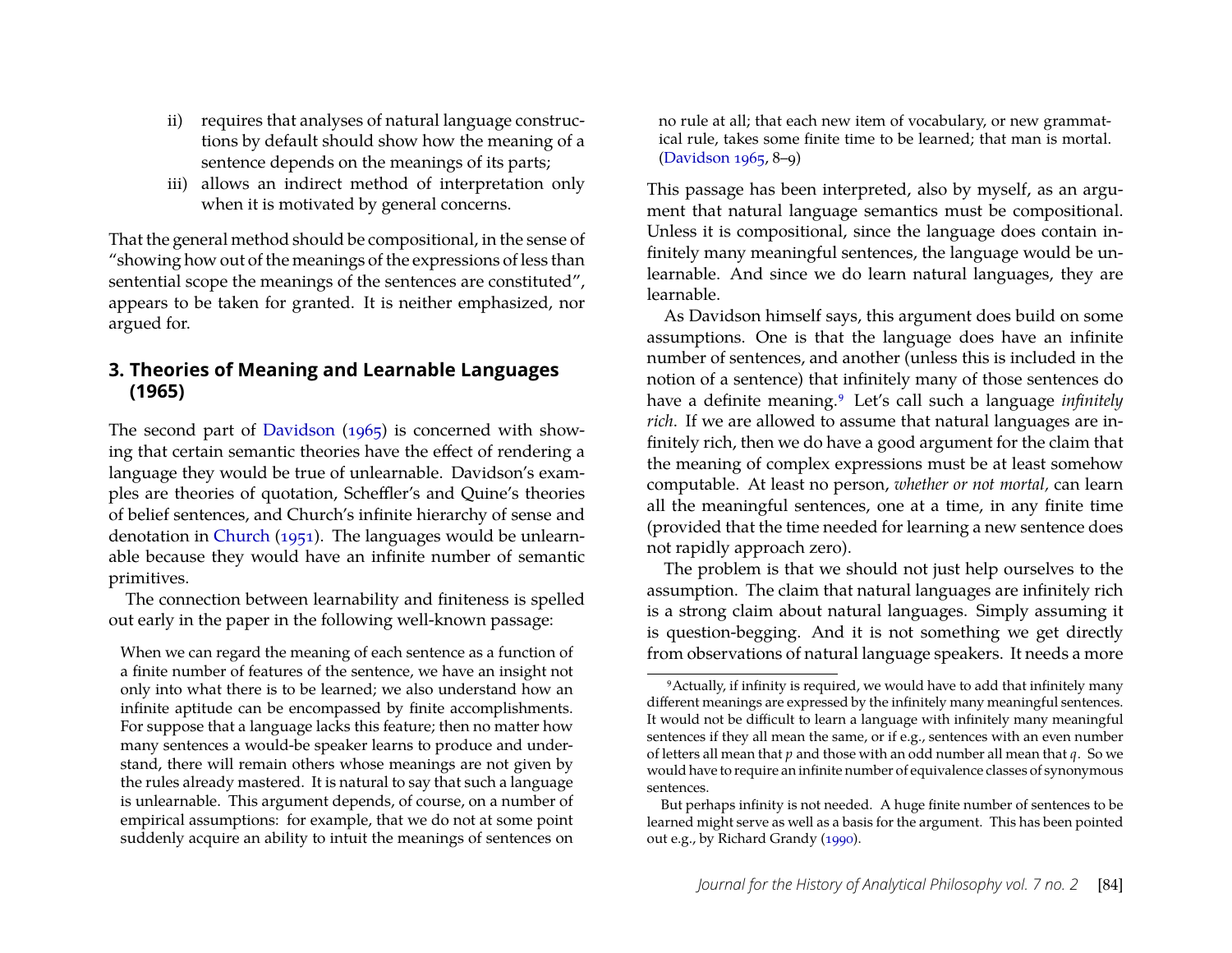theoretical justification. Hence, the argument, as it stands, fails because of an unjustified premise.

But worse than that, if we *could* justify the assumption that speakers master an infinitely rich language *without* compositional structure, then we would know in advance that the learnability argument is flawed, because then, if speakers learn such a language from each other we know that it cannot be correctly explained by means of compositionality, simply because we know that the language *isn't* compositional. In fact, learnability requires that the semantics be computable, and computability does not entail compositionality (see [Pagin and Westerståhl 2010b,](#page-13-3) [Pa](#page-13-6)[gin 2016\)](#page-13-6).

As an argument for compositionality, the learnability argument therefore fails, both because of relying on the unjustified and even question-begging assumption of infinite richness and because of assuming that learnability entails compositionality.

There is, however, a different interpretation of the paper, according to which Davidson does not make these mistakes. He does not make the second mistake, since he does not make the distinction between compositional and computable semantics. And he does not make the first mistake, since he does *not* argue for compositionality (or that natural language meaning must be computable). Rather, on this interpretation, Davidson *takes for granted* that in natural language, the meaning of a complex expression depends on the meanings of its parts, and that it is therefore compositional in a loose sense. He also takes for granted that natural languages are infinitely rich, but this is a minor addition to the assumption that they have something like a compositional semantics.

On this interpretation, what Davidson argues is that our general *meaning theory* should *bring this out*. It should be a feature of semantic theory that it shows *how* the meaning of a sentence depends on the meanings of the parts, and thus *shows that* the meaning of a sentence is "a function of a finite number of features of the sentence". Davidson indeed emphasizes that Tarski's theories of truth satisfy this requirement. He says earlier on the same page:

Though no doubt relativized to times, places, and circumstances, the kind of structure required seems either identical with or closely related to the kind given by a definition of truth along the lines first expounded by Tarski, for such a definition provides an effective method for determining what every sentence means (i.e. gives the conditions under which it is true). [\(Davidson 1965,](#page-12-0) 8)

It is doubly charitable to Davidson to interpret him in the proposed alternative way. Firstly, it makes the argument in the paper consistent with his later claim that it did not occur to him that compositionality required justification. And secondly, it avoids attributing to him a question-begging argument.

We can therefore sum up:

- [\(1965\)](#page-12-0) Davidson
	- i) requires that a natural language meaning theory show how the meaning of a sentence depends on the meanings of its parts
	- ii) requires that a natural language meaning theory show how natural languages are learnable
	- iii) holds that the first is a consequence of the second.

This interpretation also agrees well with the opening paragraph of [Davidson](#page-12-1) [\(1967\)](#page-12-1), to which we now turn.<sup>[10](#page-9-0)</sup>

- <span id="page-9-1"></span>(C) i) A semantic theory for L should show how L is learnable.
	- ii) Natural languages are infinitely rich.
	- iii) *Therefore*: A semantic theory for a language L should show how the meanings of sentences of L depend on the meanings of their parts.

<span id="page-9-0"></span><sup>10</sup>An anonymous reviewer urged that I spell out more precisely what Davidson's argument is in the quoted passage from [\(1965,](#page-12-0) 8–9). The reviewer offers several alternatives, and has an objection to each, based on my own objections against the interpretation of the passage as an argument for compositionality. The reviewer's argument C reads: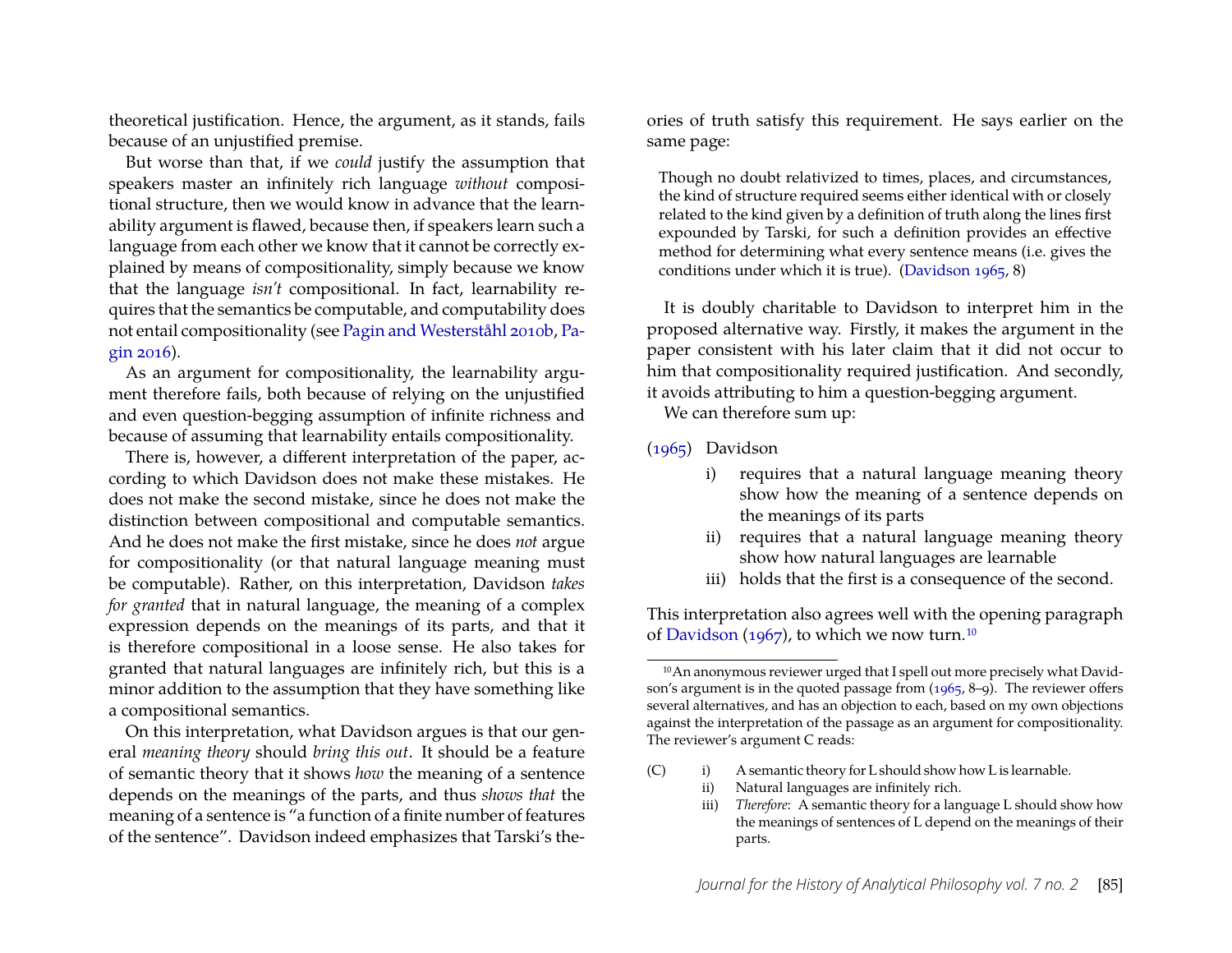#### **4. Truth and Meaning (1967)**

It is much clearer in [Davidson](#page-12-1) [\(1967\)](#page-12-1) that Davidson takes compositionality (in the loose sense) as a point of departure. The paper opens:

It is conceded by most philosophers of language, and recently by some linguists, that a satisfactory theory of meaning must give an account of how the meanings of sentences depend upon the meanings of words. Unless such an account could be supplied for a particular language, it is argued, there would be no explaining the fact that we can learn the language: no explaining the fact that, on mastering a finite vocabulary and a finite set of rules, we are prepared to produce and understand any of a potential infinitude of sentences. I do not dispute these vague claims, in which I sense more than a kernel of truth. Instead I want to ask what it is for a theory to give an account of the kind adumbrated. [\(Davidson 1967,](#page-12-1)  $304)$ <sup>[11](#page-10-0)</sup>

Moreover, a later passage adds that Davidson also assumes that the alleged abilities of natural languages speakers can be explained by compositionality (in the loose sense):

In this paper I have assumed that the speakers of a language can effectively determine the meaning or meanings of an arbitrary ex-

Except that Davidson did not explicitly make the distinction between an infinite syntax and an infinitely rich language, I think that Argument C corresponds well to how Davidson was thinking. I am not claiming, however, that Davidson actually was prepared to back up the infinite richness claim by appeal to compositionality. Rather, I think both were taken as data. It is just that we *can* justify the first from the second.

<span id="page-10-0"></span><sup>11</sup>In the passage, there is a footnote reference to [Davidson](#page-12-0)  $(1965)$ .

pression (if it has a meaning), and that it is the central task of a theory of meaning to show how this is possible. I have argued that a characterization of a truth predicate describes the required kind of structure, and provides a clear and testable criterion of an adequate semantics for a natural language. [\(Davidson 1967,](#page-12-1) 320)

The second part of this later passage also rather well characterizes what Davidson is up to in the 1967 paper. Oversimplifying somewhat, we can say that Davidson (i) gives a step-by-step motivation for using Tarskian T-theories as theories of meaning, and (ii) considers a range of problems in so doing. I shall here focus on (i).

As for (i), it is taken as given both that we need a (loosely) compositional semantics and that a Tarskian T-theory meets that condition. Beyond that, the argument for the Tarskian format largely proceeds by discrediting alternatives:

1. Davidson rejects the idea (pretty much the idea presented in [Katz and Fodor 1963\)](#page-13-12) that lexical meanings plus syntax can deliver a compositional semantic theory [\(Davidson 1967,](#page-12-1) 307– 08). Davidson's point is simply that we need to understand the semantic significance of the syntactic construction in order to get from the meanings of parts to the meanings of the whole. To drive the point home, he refers to belief sentences as an example: in this case we know both the lexical meanings of the simple parts and the syntax, but we are still unclear about how to get the meanings of the entire sentences.

2. Davidson further argues that the condition on a theory of meaning, that it give the meaning of each sentence in the language, does require that the semantic relation, . . . *means*. . . , is characterized by means of recursion over syntax (thereby giving the semantic significance of syntactic constructions). It does *not* require, however, that meanings are treated as *entities* [\(Davidson](#page-12-1) [1967,](#page-12-1) 306–07). Moreover, Davidson claims that no account has been given (in particular not by Frege or Church) where the condition is met and meaning entities play an important role.

The reviewer's objection is that premise [\(Cii\)](#page-0-0) is still unargued for, and hence on this interpretation, the argument is flawed by my own standards. This is not correct, however. As is suggested in the main text, we can argue for premise [\(Cii\)](#page-0-0) from the unstated extra premise that L has a compositional semantics. Of course, this conclusion does not strictly follow, since a compositional semantics need not give infinitely many *different* meanings to sentences, even if it does give meaning to infinitely many sentences. But once we have assumed a compositional semantics for an infinite syntax, the possibility of infinite richness is explained. It is just one option for the semantics.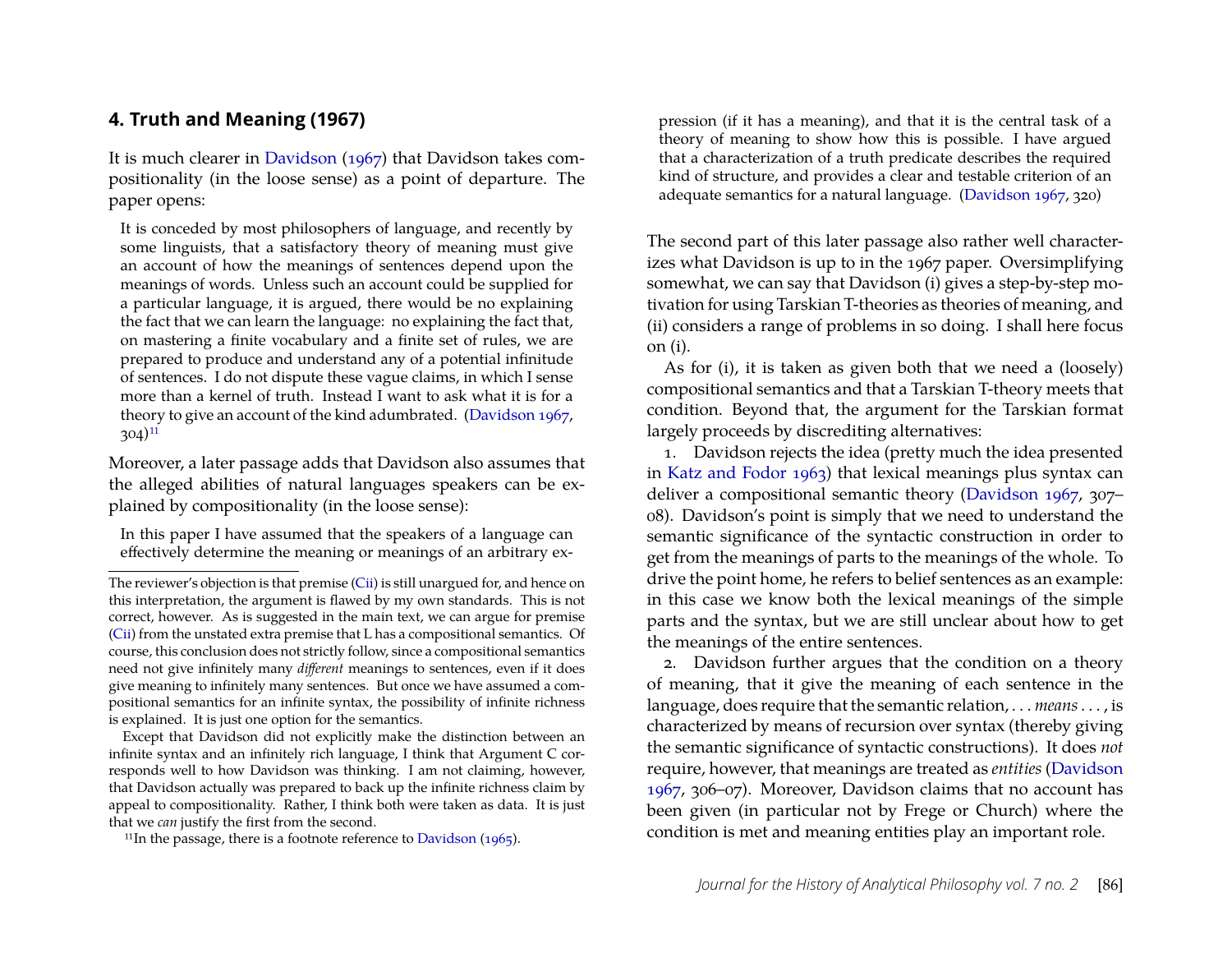In particular, we can state the *substitution* version of compositionality by appeal to synonymy, without appeal to meanings as entities:

Meanings as entities, or the related concept of synonymy, allow us to formulate the following rule relating sentences and their parts: sentences are synonymous whose corresponding parts are synonymous ('corresponding' here needs spelling out of course). [\(David](#page-12-1)[son 1967,](#page-12-1) 307)

The rule is equivalent to the substitution version, since synonymous substitutions are precisely what provide a new sentence whose parts are synonymous to the corresponding parts of the original sentence. No doubt, Carnap's notion of intensional isomorphism is an historical antecedent to this passage.

3. Giving up on meanings as entities, we can change the format of specifying the meaning of sentences. We move from the format  $\sqrt{5}$  means  $m^2$ , with " $m''$  a singular term, to  $\sqrt{p}$  means that  $p^{\dagger}$ , where "*p*" holds the place of a sentence in the meta-language [\(Davidson 1967,](#page-12-1) 309).

4. A remaining problem is that "means that ..." is a nonextensional context, which will create difficulties for the derivations in the theory. The way to solve this problem is to replace "means that" by an extensional predicate [\(Davidson 1967,](#page-12-1) 309). What matters is that the theory pairs up the right *s* and *p*, not which predicate is used for the pairing.

5. Attempting to avoid the problems of non-extensional context suggests the extensional format

<span id="page-11-0"></span> $(T)$  *s* is *T* iff *p*.

where "*s*" is to be replaced by a name of an object language sentence and "*p*" by a meta-language sentence, appropriately related to what is referred to by what replaces "*s*". In case context dependence is not involved, the former is just what the latter refers to, or a translation of it. Davidson notes [\(1967,](#page-12-1) 309–10) that any two predicates "*T*" satisfying the schema would have the same extension.

6. Under the stipulated relation between "*s*" and "*p*", the truth predicate is one such predicate. Because of that, [\(T\)](#page-11-0) is in fact equivalent to Tarski's Convention T [\(Tarski 1983,](#page-13-10) 187–88). Hence, since Tarski's format for a formal truth definition can be seen as specifying truth-conditions by means of recursion over syntax, this format can be used as a compositional theory of meaning.

Summing up, we can say that

[\(1967\)](#page-12-1) Davidson

- i) requires that a theory of meaning give the meaning of each sentence in the language in a (loosely) compositional manner;
- ii) argues that this task is best achieved with an extensional meaning predicate;
- iii) argues that such an extensional predicate is a truth predicate, and that therefore Tarski's model of formal truth definitions satisfies the requirements on a theory of meaning.

### **5. Conclusion**

It is fairly clear from these considerations that Davidson took it as a matter of course that meaning in natural language is (loosely) compositional, at least in the sense that the meaning of a sentence depends on the meanings of its parts. He never argued for this claim, only for the further claim that semantic *theories* must be compositional, in the sense of *showing* how the meanings of sentences depend on the meanings of their parts.

Simplifying somewhat, we can say that the main claims in the three papers considered are the following:

[\(Davidson 1963\)](#page-12-2) The choice of analysis of particular natural language constructions must be guided by a general theory of meaning.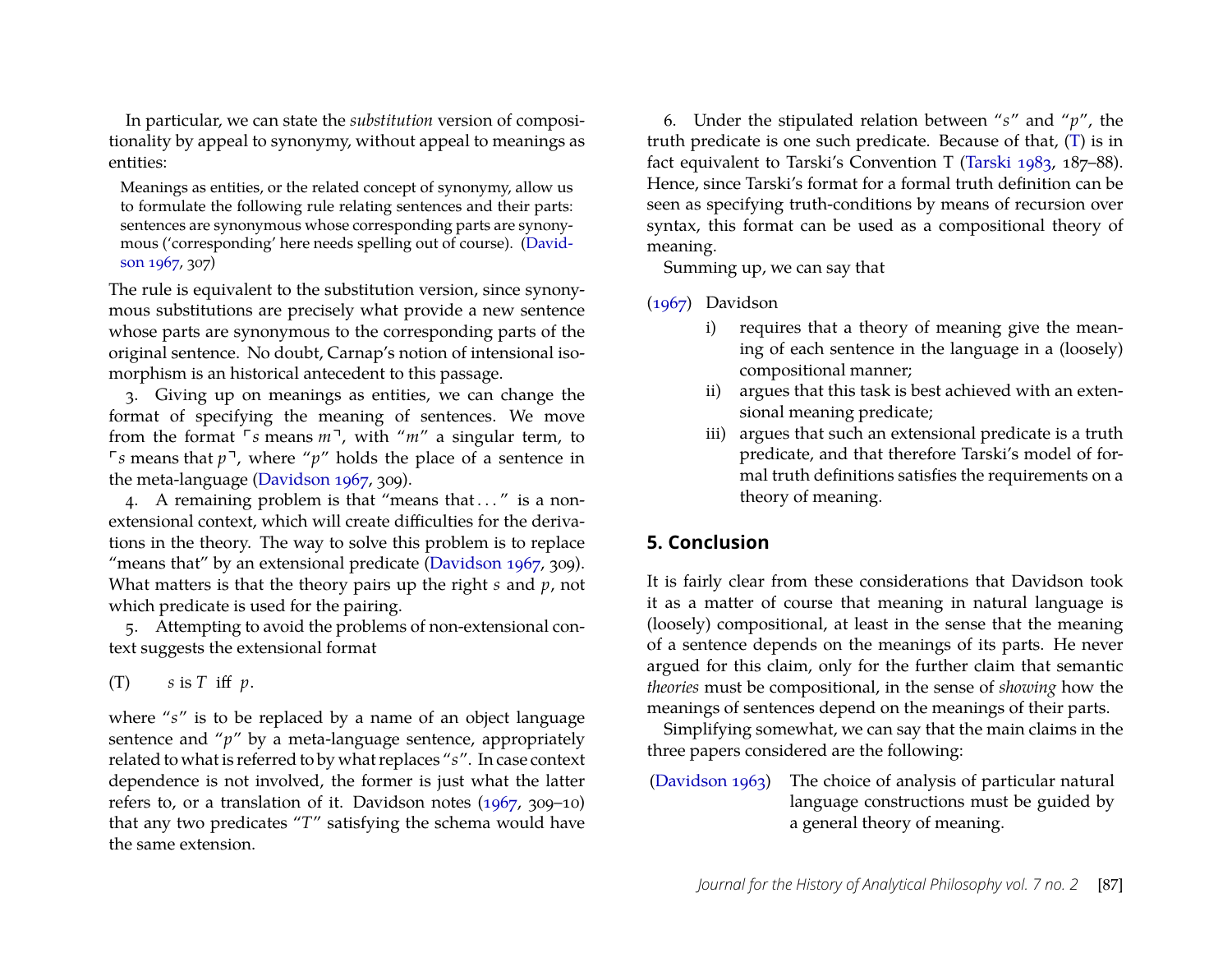- [\(Davidson 1965\)](#page-12-0) A general theory of meaning must show how languages are learnable, and must therefore show how the meaning of a sentence depends on the meanings of its parts.
- [\(Davidson 1967\)](#page-12-1) The best way of constructing a general theory of meaning uses an *extensional* meaning predicate, and therefore the format of Tarski's truth definitions offers the best model for a general meaning theory.

#### **Acknowledgements**

I am grateful to an anonymous reviewer for bringing up points that have led to an improved paper. I am especially grateful to Kathrin Glüer for helping me to a better understanding of Davidson's philosophy through many discussions over the years.

> **Peter Pagin** Stockholm University peter.pagin@philosophy.su.se

#### **References**

- <span id="page-12-6"></span>Carnap, Rudolf, 1947. *Meaning and Necessity*, 1st ed. Chicago: University of Chicago Press.
- <span id="page-12-7"></span>, 1956. *Meaning and Necessity*, 2nd ed. Chicago: University of Chicago Press.
- <span id="page-12-4"></span>Church, Alonzo, 1950. "On Carnap's Analysis of Statements of Assertion and Belief." *Analysis* 10: 97–99.
- <span id="page-12-9"></span>, 1951. "A Formulation of the Logic of Sense and Denotation." In *Structure, Method, and Meaning: Essays in Honor of Henry M. Sheffer*, edited by P. Henle, H. Kallen and S. Langer, pp. 3–24. New York: Liberal Arts Press.
- <span id="page-12-2"></span>Davidson, Donald, 1963. "The Method of Extension and Intension." In *The Philosophy of Rudolf Carnap (Library of Living Philosophers)*, edited by P. Schilpp, pp. 311–49. La Salle, IL: Open Court.
- <span id="page-12-0"></span>(1965) ------, 1965. "Theories of Meaning and Learnable Languages." In *Logic, Methodology and Philosophy of Science II*, edited by Y. Bar-Hillel, pp. 3–17. Amsterdam: North-Holland. Reprinted in [Davidson](#page-12-8) [\(1984\)](#page-12-8), pp. 1–15.
- <span id="page-12-1"></span>, 1967. "Truth and Meaning." *Synthese* 17: 304–23. Reprinted in [Davidson](#page-12-8) [\(1984\)](#page-12-8), pp. 17–36.
- <span id="page-12-3"></span>, 1973. "Radical Interpretation." *Dialectica* 27: 313–28. Reprinted in [Davidson](#page-12-8) [\(1984\)](#page-12-8), pp. 125–39.

<span id="page-12-8"></span>, 1984. *Inquiries into Truth and Interpretation*. Oxford: Clarendon Press.

<span id="page-12-5"></span>, 1986. "A Nice Derangement of Epitaphs." In *Truth and Interpretation: Perspectives on the Philosophy of Donald Davidson*, edited by Ernest Lepore, pp. 433–46. Cambridge: Basil Blackwell.